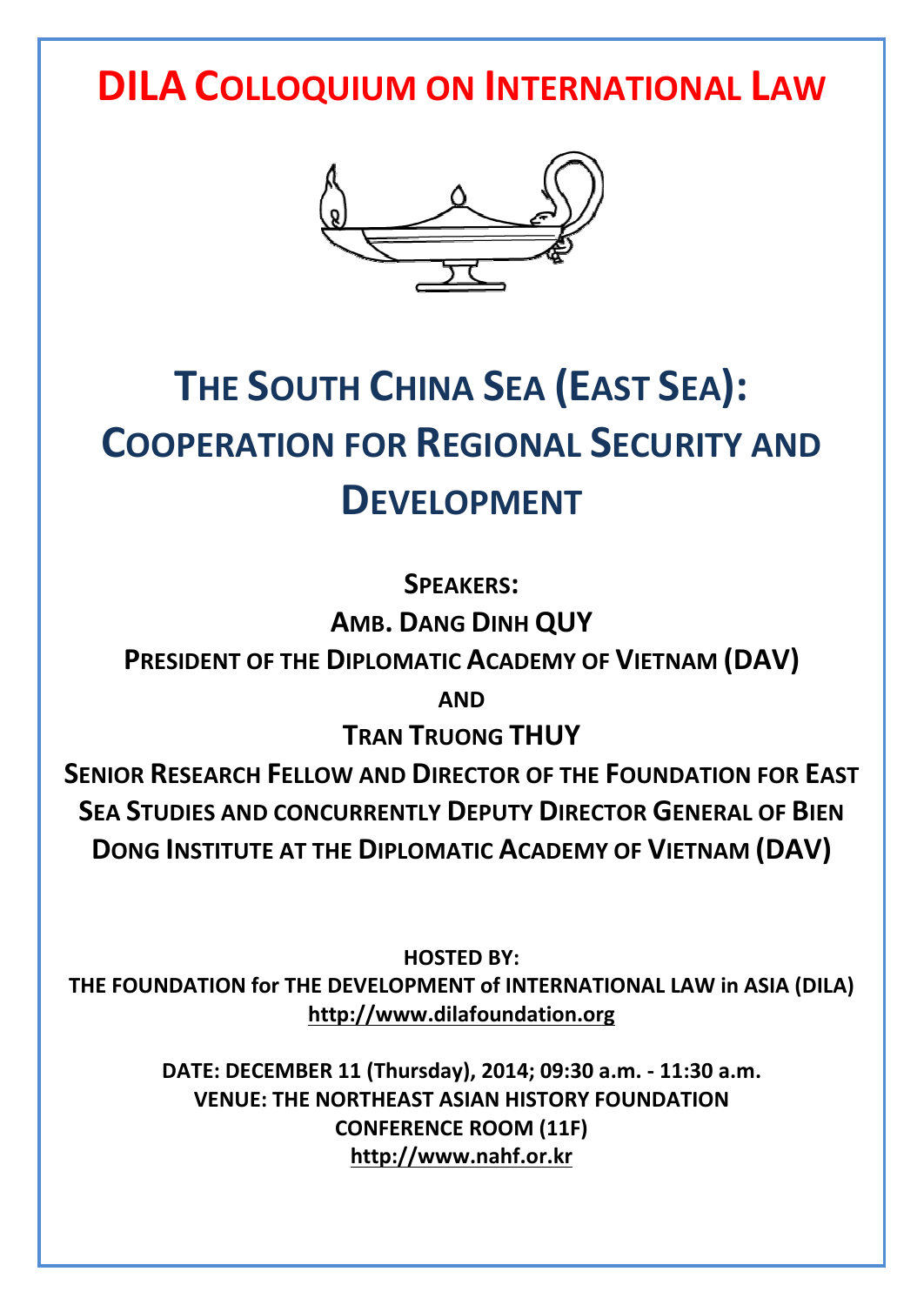### **SPEAKERS:**

Amb. **Dang Dinh QUY** (Ph.D) is President of the Diplomatic Academy of Vietnam (DAV). He was formerly Vice President of DAV, General Director of the DAV's Institute for Foreign Policy and Strategic Studies. Before joining the DAV he worked at Ministry of Foreign Affairs as Deputy General Director of the Department for Policy Planning, Deputy General Director of the Department of Economic Affairs of Vietnam Ministry of Foreign Affairs and Minister Counselor, Head of Political Section of Vietnam Embassy in the United States. He has written extensively on foreign policy and international relations in Asia-Pacific.

**Tran Truong THUY** is Senior Research Fellow and Director of the Foundation for East Sea Studies and concurrently Deputy Director General of Bien Dong Institute at the Diplomatic Academy of Vietnam (DAV). Before joining the DAV, he worked as a policy analyst at the Ministry of Foreign Affairs. He was awarded Ph.D. in History of International Relations and Foreign Policy from the University of RUDN in Moscow, Russia in 2005 for dissertation on "Maritime Disputes in the South China Sea". His research interests are in securities studies, maritime issues in Asia, and the international relations of Southeast Asia. He has written quite extensively on maritime issues and contributed several reports and policy recommendations on the South China Sea issues for the government and various agencies. He can be contacted at tranhatinh@yahoo.com.

#### **Selected Books and Articles:**

Dr. THUY is editor and co-author of *Disputes in the South China Sea: History, Present and Prospects* (Diplomatic Academy of Vietnam, 2009, in Vietnamese), editor of *The South China Sea: Cooperation for Regional Security and Development* (Hanoi, Thegioi Publisher, 2010, in English) and *The South China Sea: Towards a Region of Peace, Security and Cooperation* (Hanoi, Thegioi Publisher, 2011, in English).

## **DILA:**

**Foundation for the Development of International Law in Asia (DILA)** was established in 1989, at a time when its prime movers believed that economic and political developments in Asia had reached the stage at which they would welcome and benefit substantially from a mechanism to promote and facilitate exchanges among their international law scholars that had failed to develop during the colonial era.

The Foundation was established to promote the study of: (a) and analysis of topics and issues in the field of international law, in particular from an Asian perspective; and (b) dissemination of knowledge of, international law in Asia; promotion of contacts and co-operation between persons and institutions actively dealing with questions of international law relating to Asia.

The Foundation is concerned with reporting and analyzing developments in the field of international law relating to the region, and not primarily with efforts to distinguish particular attitudes, policies or practices as predominately or essentially "Asian". If they are shown to exist, it would be an interesting by-product of the Foundation's essential function, which is to bring about an exchange of views in the expectation that the process would reveal areas of common interest and concern among the State of Asia, and even more importantly, demonstrate that those areas of interest and concern are, in fact, shared by the international community as a whole.

Professor Seokwoo LEE (Inha University Law School, Korea) is currently Chairman of DILA.

## *ASIAN YEARBOOK OF INTERNATIONAL LAW***:**

Launched in 1991, *The Asian Yearbook of International Law* is a major internationally-refereed yearbook dedicated to international legal issues as seen primarily from an Asian perspective. It is published under the auspices of the **Foundation for the Development of International Law in Asia (DILA)** in collaboration